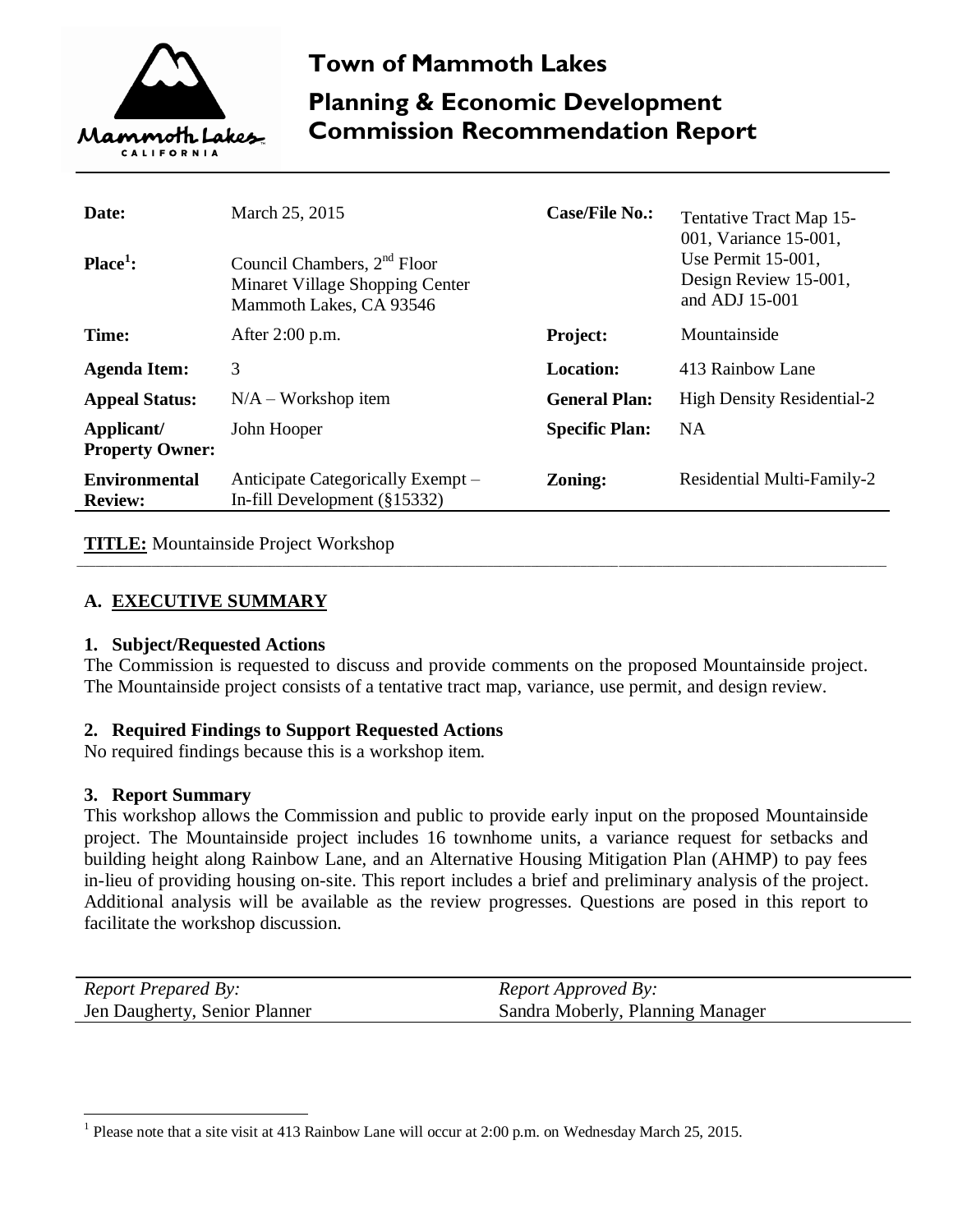### **4. Location Map**



### **B. ANALYSIS**

### **1. Background and Project History**

In 2008, Mammoth Mountain Ski Area (MMSA) submitted preliminary plans for this site. These preliminary plans included 18 freestanding condominiums. Staff concerns with these plans included building separation (10-foot separation was proposed), snow storage, and driveway and parking area slopes. The preliminary plans were not reviewed by the Commission, and a formal application for this MMSA project was never submitted. The site was recently sold to John Hooper, and Mr. Hooper submitted the Mountainside proposal in February 2015.

### **2. Development Proposal**

The Mountainside project includes 16 townhome units. Two of these units would be freestanding (i.e., single family structures), and 14 units would be located in seven duplex buildings. All units would be three stories and approximately 2,000 square feet of habitable area with three bedrooms and a two car garage. Building separation would be approximately 15 feet, which would accommodate snow storage. A driveway off of Rainbow Lane would serve the project. A pedestrian path is proposed to connect the west side of the project to Rainbow Lane. The site plan and building floor plans and elevations are included as Attachments 1 and 2.

Due to the slope of the site, the buildings are proposed to be located towards Rainbow Lane, leaving the steepest sloped area at the rear (south portion) of the site undisturbed. Retaining walls would be required to build into this slope, and the maximum retaining wall height proposed is approximately 10 feet at the southwest corner of the site (Lot 1, Building B). This wall would not be visible to the public as it would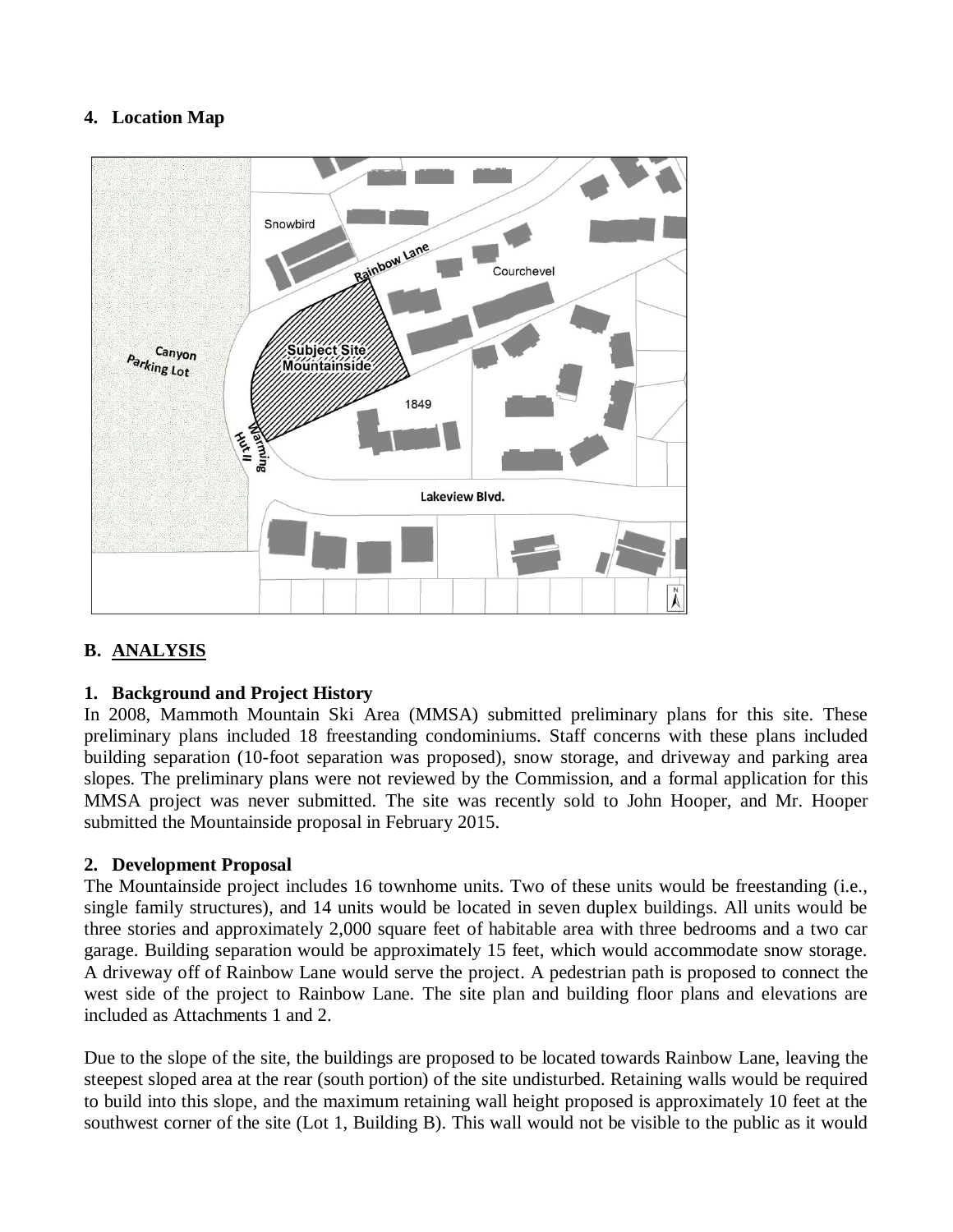be combined with the buildings on Lots 1-9. However, other retaining walls on the site would be visible off-site and are proposed to be a tan colored split-face concrete masonry unit (CMU) wall.

The project is separated into two phases. Phase 1 includes construction of Lots 1-9 and all of the civil engineering work (grading, retaining walls, utilities, driveway, etc.). Phase 2 includes construction of Lots 10-16 and the storm water retention structures in Phase 2.

### **3. Subject Property and Surrounding Land Uses**

The project is zoned Residential Multi-Family 2 (RMF-2) and the surrounding land uses are multifamily condominiums (Snowbird, 1849, and Courchevel) and Mammoth Mountain Ski Area Canyon Lodge and associated parking lot.

### **4. General Plan Consistency**

The project appears to be consistent with the General Plan as follows:

- The project would provide new townhome and single family product available for nightly rental adjacent to Canyon Lodge (visitor lodging located in an appropriate area).
- The steeply sloped portion of the site would be preserved.
- The architecture would be appropriate to the Eastern Sierra and Mammoth Lakes.
- The project would be below the maximum density allowed for the site.

### **5. Municipal Code Consistency**

The proposed project appears to be consistent with all applicable zoning requirements; however, the following items warrant discussion:

### *Setbacks*

 $\overline{a}$ 

Due to the unique configuration of this lot, staff is analyzing whether this lot is considered to be a corner lot or an interior lot, which will dictate the required setbacks<sup>2</sup>. At minimum, the project would require one setback variance to reduce the setback along Rainbow Lane from 25 feet to 16 feet. However, if the lot is considered to be a corner lot, the project would require two setback variances: 1) to reduce the setback along west property line from 25 feet to 10 feet, and 2) to reduce the setback along the east property line from 20 feet to 10 feet.

The findings necessary to approve a variance include that there are special circumstances applicable to the property that would deprive the property of privileges enjoyed by other properties in the vicinity. The steep slope and lot configuration with the adjacent U.S. Forest Service property could be considered as special circumstances applicable to the property. Another required finding is that the variance would not be detrimental to the public health, safety, or welfare or injurious to the property or improvements in the vicinity. At this time, staff does not anticipate any potential detrimental impacts because Rainbow Lane has adequate right-of-way, and sufficient snow storage and storm drain infrastructure would be provided. Furthermore, both density (9.6 units per acre) and lot coverage (48%) would be below the maximum allowed.

 $2^{2}$  Staff has requested information from the U.S. Forest Service, property owner to the west, to assist with this analysis.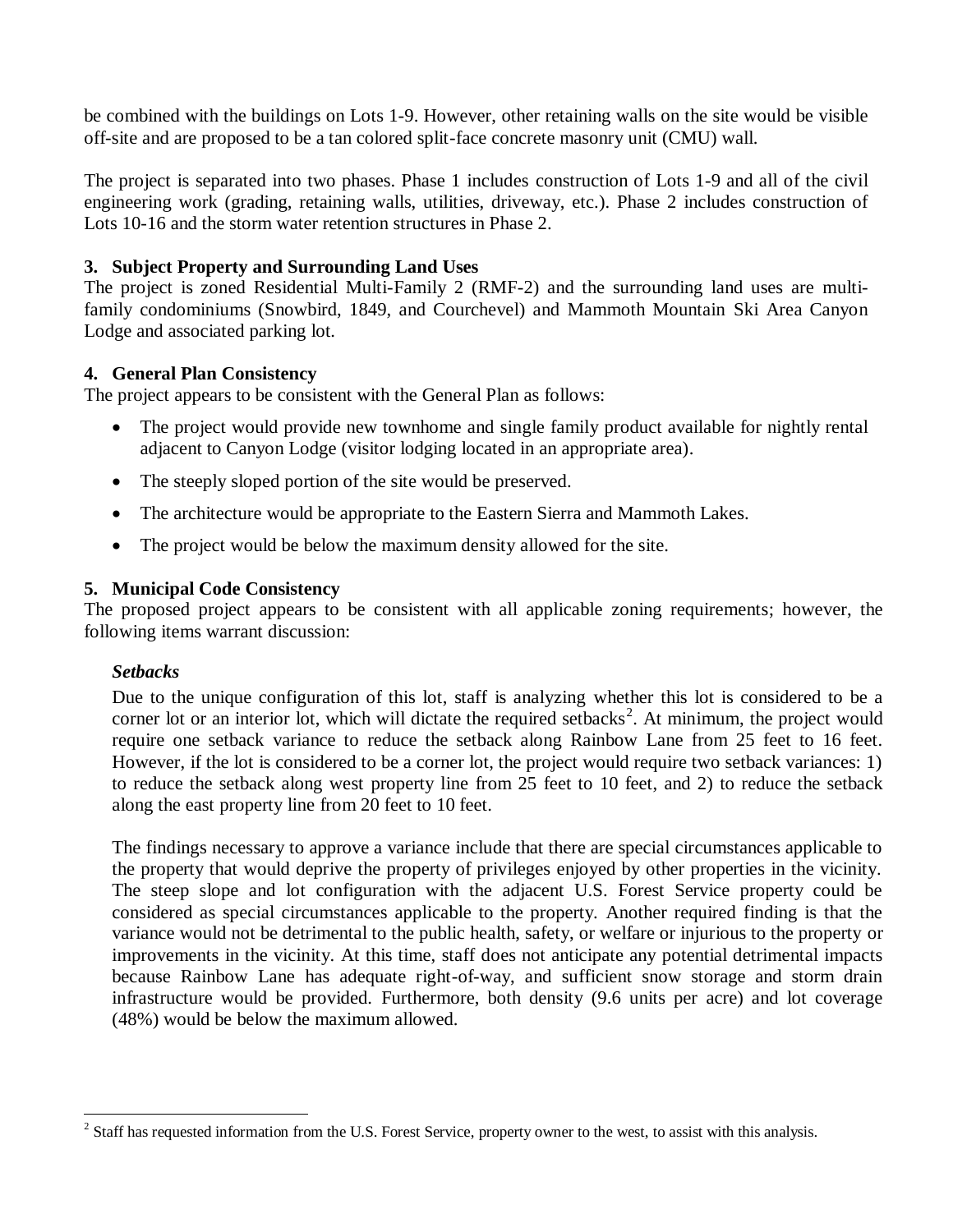### *Building Height*

The following approximate building heights are proposed:

- Lot 1 (Building B) 29.3 feet
- Lots 2-5 (Building A)  $-38.8$  feet
- Lots 6-9 (Building A) 37.8 feet
- Lot 10 (Building D) 36.9 feet
- Lots 11-16 (Building C) 43.9 feet

The maximum height limit is 35 feet. The building heights proposed for Lots 6-10 could be approved through an adjustment, which allows a height increase of 10% (i.e., up to 38.5 feet). The building heights for Lots 2-5 and 11-16 could be approved through a variance. The findings for a variance would have to be made to approve either an adjustment or a variance. As mentioned under Setbacks, above, a height adjustment and variance request could be approved based on topography and/or other conditions related to the property.

For context, the 1849 Condominium building to the south is approximately 60 feet in height, and the Snowbird Condominium building to the north is over 40 feet in height, both measured from the garage entry.

## *Dumpster Location*

The dumpster is proposed to be located in the setback along the east property line. Dumpsters may be located in setback areas if approved by the Community and Economic Development Director. At this time, staff finds the location appropriate because it would be readily accessible to refuse collection and recycling vehicles and would be screened with a four foot retaining wall.

Additional items may arise as staff proceeds with review, and if so, these items would be discussed by the Commission during the public hearing as appropriate.

# **6. Project Design**

As required for a Major Design Review permit, the applicant has provided color elevations, photos of materials and colors (which will match the Grayfox project)<sup>3</sup>, and a preliminary landscape plan (Attachments 3, 4, and 5). The applicant will also provide a photographically correct color perspective representation of the project.

The proposed project appears to be consistent with the Town's Design Guidelines as discussed below:

# *Site Design*

- Natural site features are recognized by locating the buildings to the north to reduce disturbance of the steepest slope on the property.
- Grading and site disturbance is reduced as a result of the request for a reduced setback along Rainbow Lane. Site grading is necessary to meet Public Works Standards for parking and driveway slopes.

 $\overline{a}$  $3$  Since the materials and colors will match the Grayfox project, the applicant provided photos of that project instead of a colors and materials board. The Grayfox project is located at 59 Hillside Drive and will be included in the Commission's March 25, 2015 site visit.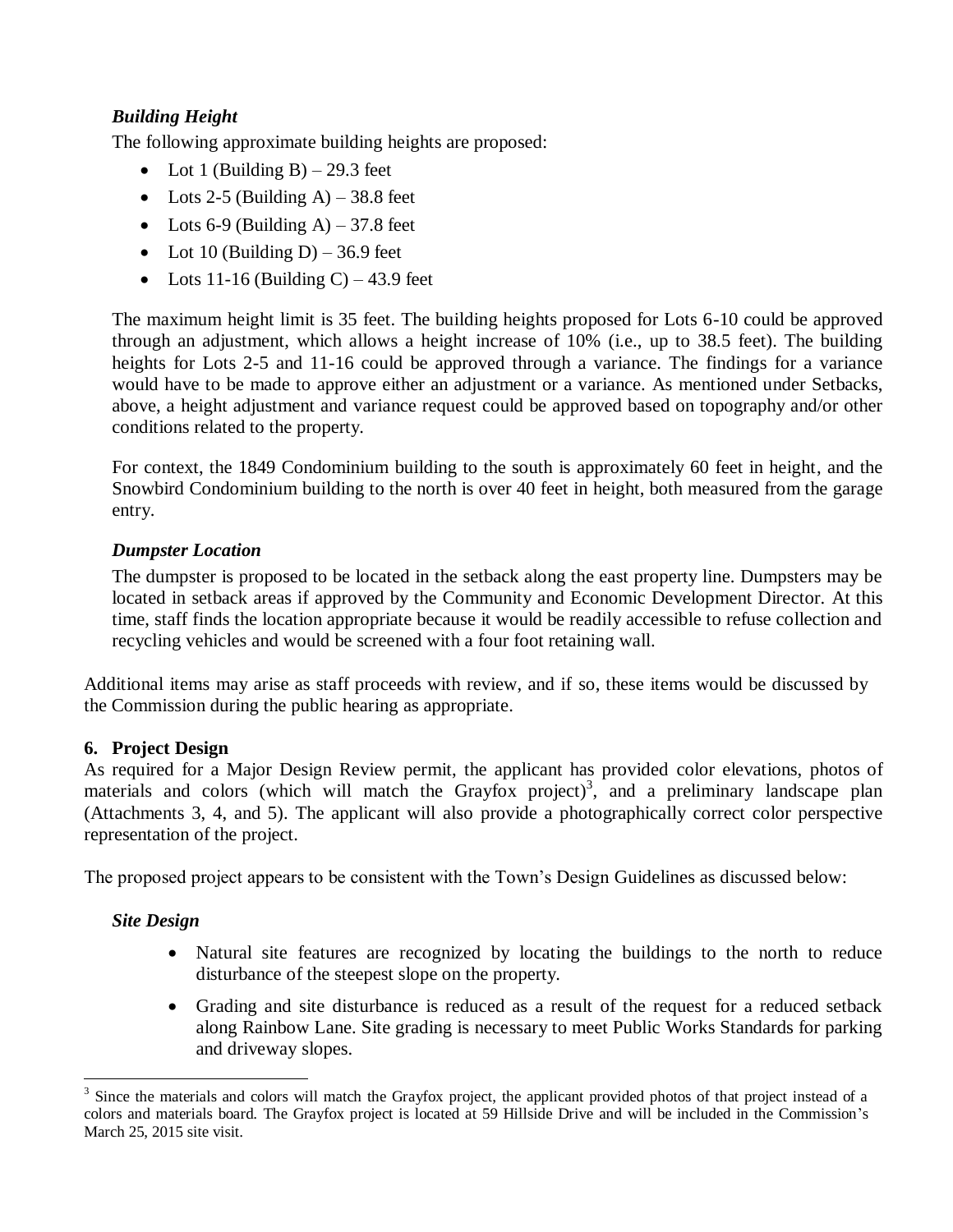- Parking areas are screened from the street by buildings, retaining walls, and landscaping.
- Landscape plan includes some species from the recommended plant list (e.g., Redtwig Dogwood and Feather Reed Grass).

### *Building Design*

- Building forms, roofs, and facades provide variation, and visual interest.
- A clear distinction between building base and the wall material is provided.

### *Building Materials and Colors*

- Materials appear to be appropriate for the neighborhood and Mammoth Lakes.
- Colors appear to be appropriate to both the natural environment and the neighboring buildings.

Depending on the Commission's discussion, staff anticipates that a meeting with the Commission Design Committee would be held to address any design issues prior to the public hearing.

### **7. Alternate Housing Mitigation Plan**

### *Applicant Proposal*

 $\overline{a}$ 

The applicant is proposing an Alternate Housing Mitigation Plan (AHMP) instead of providing an on-site deed restricted housing unit. AHMPs are allowed by the Interim Affordable Housing Mitigation Policy (Attachment 6). The proposed AHMP is to pay the current in-lieu fee for projects of nine or fewer units (\$23,222 per market rate unit). This would result in \$325,108 in housing in-lieu fees for this project. The AHMP, Attachment 7, describes the rationale for the proposal. The proposed rationale includes that the site is located away from Vons, schools, hospital, and other resident facilities/amenities; the project area is focused towards nightly rentals; fees would be paid to the Town earlier than when an on-site unit would be triggered; and fees can be utilized by the Town in a flexible manner.

Although Town Council has directed the development of a housing ordinance that allows in-lieu fees to be paid by all development projects, this ordinance is not anticipated to be effective until July 2015. Since the applicant anticipates obtaining building permits prior to July 2015, the applicant has proposed an AHMP for the payment of in-lieu fees instead of deferring to the future housing ordinance  $\text{fee}^4$ . Since a fee for projects of more than nine units has not been established at this time, the applicant has proposed to utilize the fee applicable to projects of nine or fewer units (\$23,222 per market rate unit).

### *Mammoth Lakes Housing, Inc. Board Review and Comments*

The Mammoth Lakes Housing, Inc. (MLH) Board reviewed the AHMP on March 2, 2015. The Board recommended that an on-site unit be provided instead of the provision of an in-lieu fee because the Board concluded that the proposed AHMP did not meet the required findings to approve an AHMP.

<sup>&</sup>lt;sup>4</sup> The AHMP recently approved for the Inn at the Village project allowed housing mitigation to comply with the regulations in effect at the time of building permit issuance.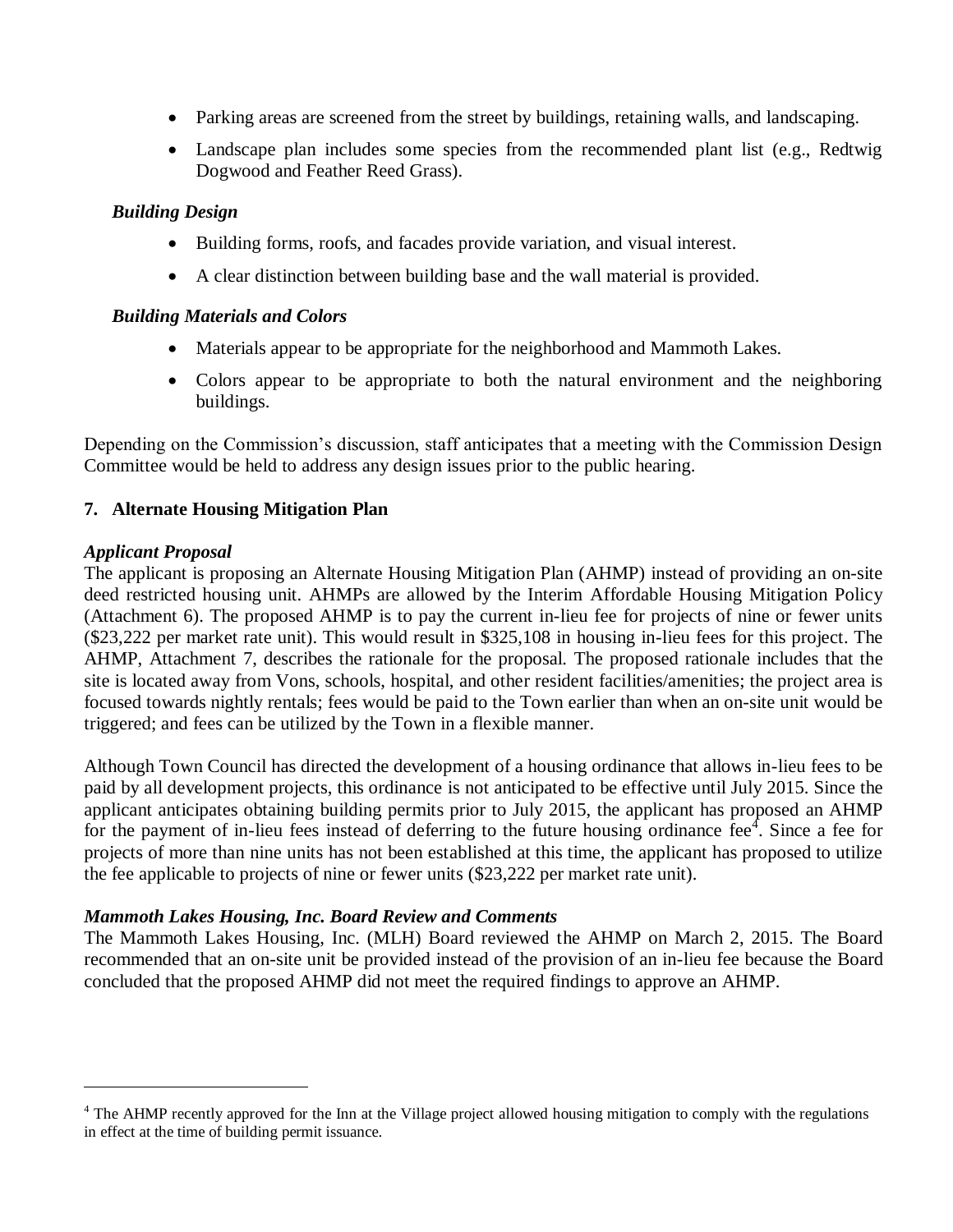The following are the required findings to approve an AHMP:

- 1. On-site mitigation is undesirable for the community or infeasible; and
- 2. There would be substantial additional affordable housing benefit derived from the AHMP. "Additional housing benefit" may be defined by a number of parameters including, but not limited to:
	- A greater number of affordable/workforce units.
	- Units that more closely meet current priorities established by Mammoth Lakes Housing and/or the Town.
	- Provision of units at an earlier date that would otherwise occur.

The Board found the project location to be desirable for a deed-restricted workforce housing unit because it is close to employment (e.g., Canyon Lodge and Austria Hof), is in a residential neighborhood, and is on a year-round transit route. The Board ascertained that no additional housing benefit could be tied to the fee. The MLH staff report is Attachment 8. The Board approved Option 1.

As clarified by the Council Resolution 14-54, the MLH Board's role is to review and comment on an AHMP, and the Commission's role is to approve or deny an AHMP considering the Board's comments.

### *Option for Compliance with the Housing Ordinance Update and Fee*

Although the applicant has requested to proceed with his AHMP as proposed, the Commission may want to discuss the option of compliance with the housing ordinance update and fee. This option would require that the applicant comply with the housing ordinance in effect at the time of building permit issuance. However, if building permits are issued prior to this fee being effective, the Town could require the payment of these fees prior to the issuance of the  $10<sup>th</sup>$  certificate of occupancy (i.e., when the Interim Housing Policy would trigger an on-site deed restricted unit). This may allow sufficient time for the applicant to proceed with construction of Phase 1 and for the housing ordinance update and fee to be effective. Prior to issuance of the  $10<sup>th</sup>$  certificate of occupancy, the applicant would pay the new fee associated with the nine units already constructed. If the fee is not effective at the time of  $10<sup>th</sup>$  certificate of occupancy, the applicant would have the option to deed restrict an on-site unit consistent with the Interim Housing Policy.

### **8. Environmental Analysis**

The project appears to be categorically exempt from the California Environmental Quality Act (CEQA) pursuant to §15332, In-fill Development Projects. Projects eligible for this exemption must be consistent with the General Plan and Zoning Code, be substantially surrounded by urban uses, have no value as habitat for endangered, rare or threatened species, and not result in any significant effects related to traffic, noise, air quality, or water quality.

### **9. Discussion Questions**

Below are discussion questions for the Commission to consider during this workshop.

- 1. What concerns, if any, does the Commission have with the setback variance(s)?
- 2. What concerns, if any, does the Commission have with the building height variance?
- 3. What concerns, if any, does the Commission have with the dumpster location?